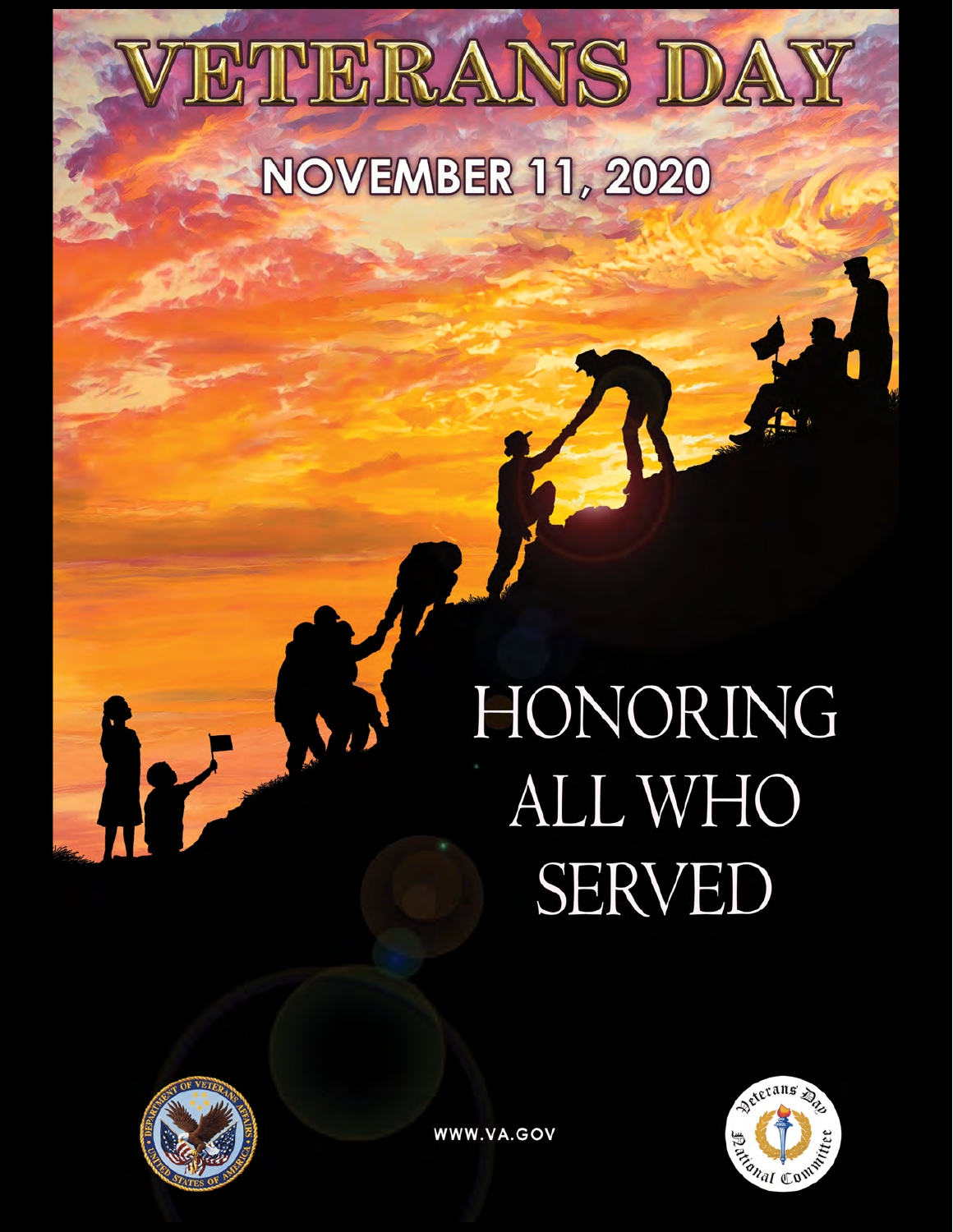

## **VETER AN STAFF SPOTLIGHT**

#### PRESIDENT **BRIAN W. CAPUTO**

"This picture was of me when I was in my last assignment before retirement, as the Commander of 1st Battalion, 334th Regiment in the United States Army Reserve."

Dr. Caputo is the President at COD. He served in the United States Army for 22 years before retiring. We thank you for your service to our country!



#### **VETERAN FACULTY SPOTLIGHT**

**JOSEPH P. NEATHAWK** 

"This picture is of me circa 2003 in Kuwait some days before entering Iraq as part of Task Force Tarawa." Joseph is an Adjunct Faculty in the Computer Information Systems Department and a 2005 COD alum. He served four years on active duty with the United States Marine Corps. We thank you for your service to our country!



SPOT

"This picture was from my second deployment. I was part of the Casualty Operations team, and we were given a tour of the helicopters."

Janine works in the Veterans Services Department at COD. She served 10 years on active duty in the United States Army. We thank you for your service to our country!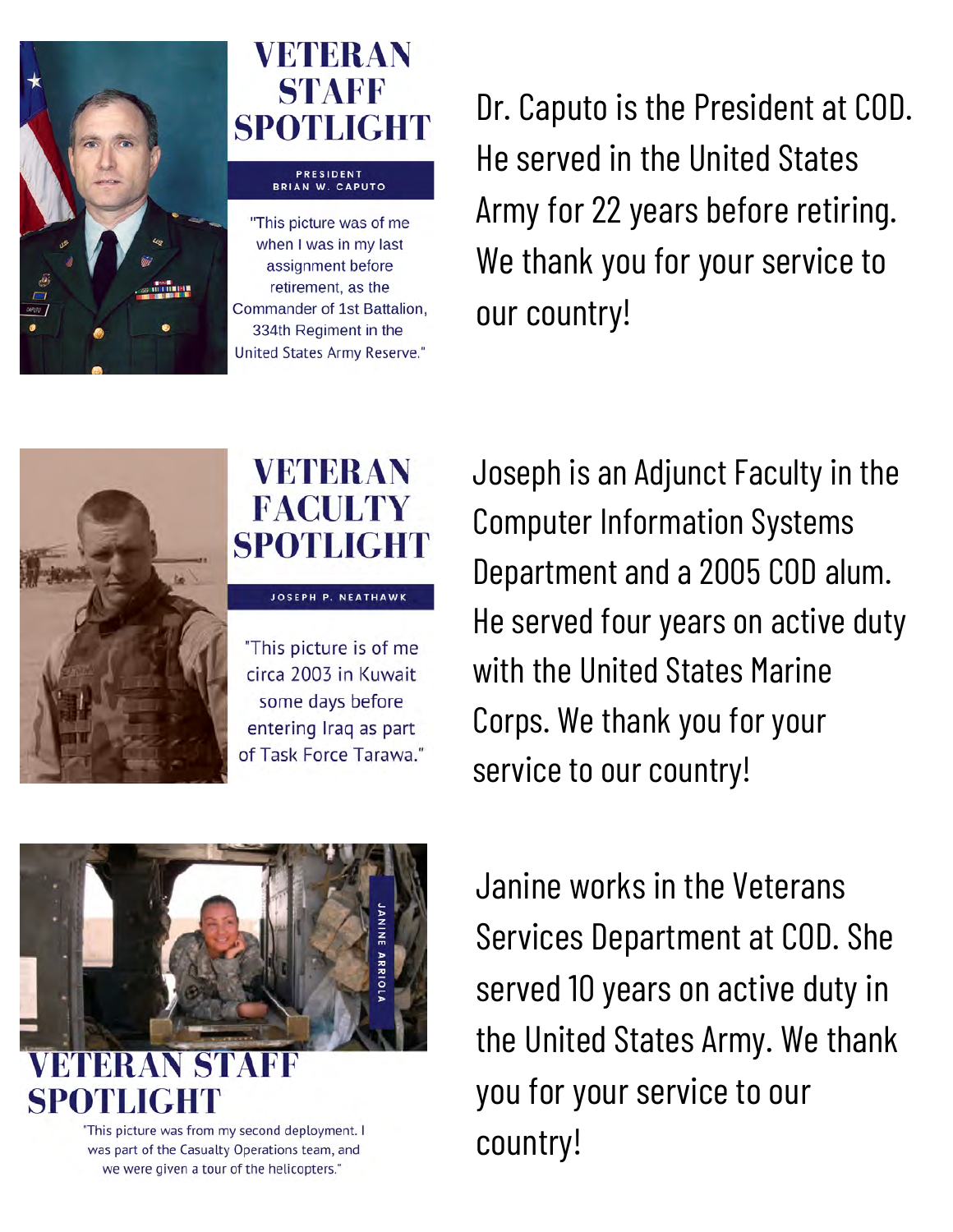

"This photo is of my wife and me with our youngest daughter, Colleen, on her graduation day from the U.S. Military Academy at West Point. Colleen followed in the footsteps of her older siblings. They all graduated from service academies: Kate-U.S. Coast Guard Academy, Pat-U.S. Naval Academy, and Abby-U.S. Air Force Academy."

Charles is an Adjunct Faculty in the Liberal Arts Division at COD. He served 12 years on active duty and 14 years in the National Guard in the United States Army and retired in 2012. We thank you for your service to our country!



### **VETER AN STAFF SPOTLIGHT**

#### **ROBERT WISEMAN**

"At the age of 19, I was ready to give everything, including my life, to defend the USA. My favorite memory was learning to play the quitar. I was allowed to stash it in a cargo container to Guantanamo Bay, Cuba, where I served six

months building 48 bunkers."

Robert works in the Veterans Services Department at COD. He served four years on active duty in the United States Marine Corps. We thank you for your service to our country!





Adjunct Faculty Codaa, Architecture

Robert is an Adjunct Faculty for the Architecture Department at COD. He served two years on active duty in the United States Air Force. We thank you for your service to our country!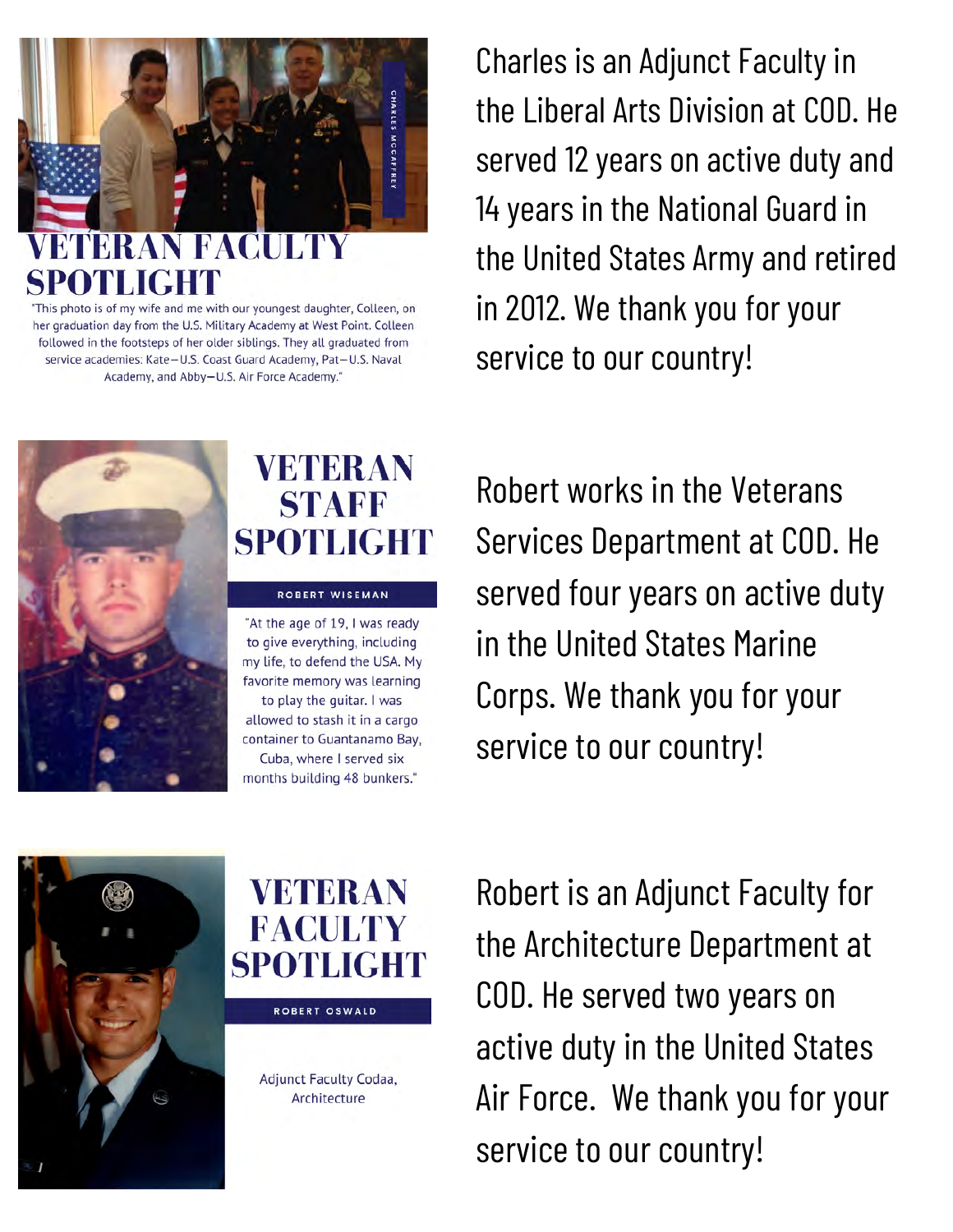

"I loved serving as an aircrew rescue swimmer in the Coast Guard. I was stationed in Kodiak Alaska, America's last frontier! I probably got more excitement than I bargained for, but will always look back on the experience fondly. I especially remember all the brave men and women of the USCG, some of who lost their lives, bravely and selflessly protecting the many fishing communities of the Alaskan wilderness."

James is an Adjunct Faculty in the Culinary Arts Division at COD. He served four years in the United States Coast Guard, Air Rescue. We thank you for your service to our country!



## **VETERAN** STAFF SPOTLIGHT

RAUL VALLADARES

"This is a picture of me celebrating my 18th birthday at boot camp."

Raul is a Patrol Sergeant in the COD Police Department. He served eight years on active duty in the United States Army. We thank you for your service to our country!



### **VETERAN FACHLTY** SPOTLIGHT

**DAVID ELLIS** 

Marine **Expeditionary Unit 26** Deploying to Liberia, Africa, August 1990

David is an Assistant Professor in the Business & Applied Technology Welding Department at COD. He served on active duty in the United States Marine Corps. We thank you for your service to our country!